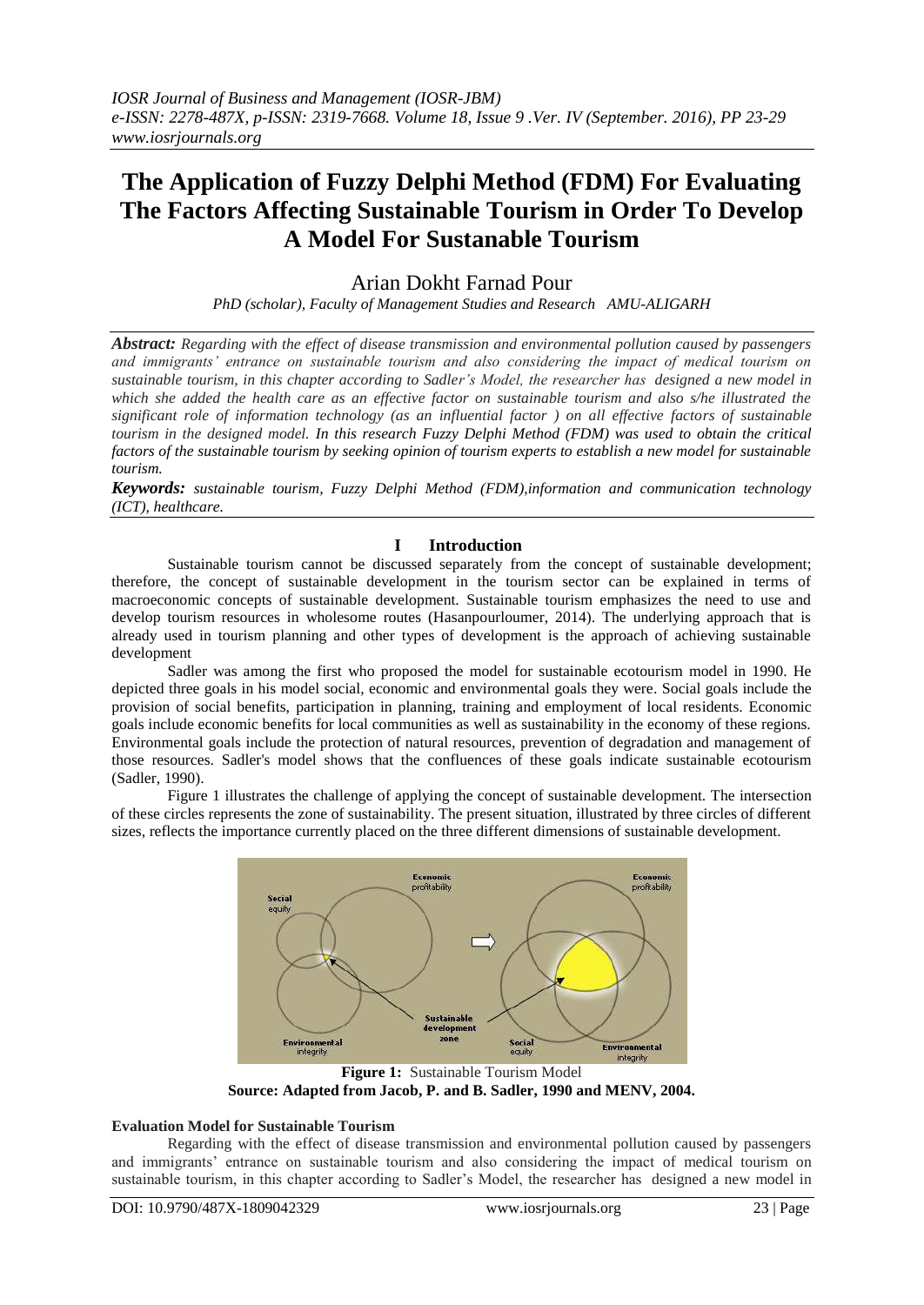which s/he added the health care as an effective factor on sustainable tourism and also s/he illustrated the significant role of information technology (as an influential factor ) on all effective factors of sustainable tourism in the designed model. This signifies that adding healthcare as the effective factor on sustainable tourism, not only causes implementation of policies for avoiding transmission of diseases and pollution caused by tourist to the touristic area but it is also spreads awareness among tourists regarding diseases and possible and popular pollutions in the area for the sake of tourists themselves and for maintaining a sustainable tourism. In this research FUZZY DELPHI METHOD (FDM) was used to obtain the critical factors of the sustainable tourism by seeking opinion of tourism experts to establish a new model for sustainable tourism. (Figure 2)



**Figure 2:** New Sustainable tourism model **Source: Developed by researcher**

#### **Validity and Reliability Validity**

Validity can be defined as the degree to which a test measures what it is supposed to measure. There are three basic approaches to the validity of tests and measures as shown by Mason and Bramble (1989). The validity for questionnaire is obtained by **KMO and Bartlett's Test** by SPSS19 software.

# **Reliability**

Reliability of questionnaire is obtained by **Cronbach's Alpha Test** by SPSS19 software. (Reliability in this part of the study, this coefficient of 0.696 the higher is the minimum acceptable)

#### **The Research Methods**

The study is to establish the key parameters for evaluation of the sustainable tourism analyzing, and use FDM by consulting and employing twenty Tourism experts in the ministry of tourism, New Delhi and academician in jamia milliai slamia and Delhi University formed the population. Out of this ten academicians and ten experts from ministry of tourism were selected for the study based on the judgment of Researcher in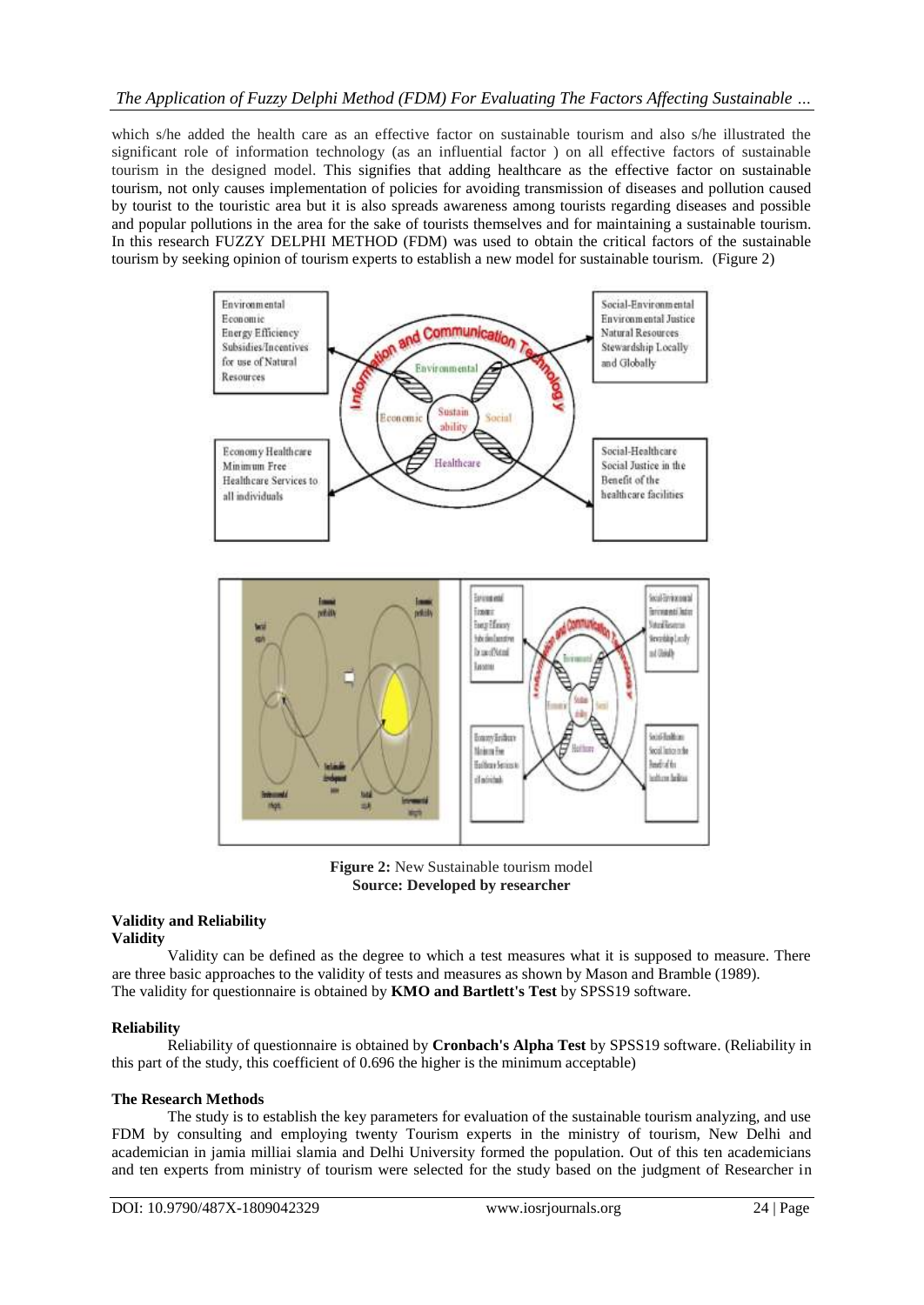order creation a model for sustainable tourism in order to find out the important factors to be conceded.

The survey methodology was used to gather the data and to build the sustainable tourism criteria. Before designing the survey, the researcher gathered the evaluation criteria from literature studies and some expert idea. Beside, according the literatures, researcher combined the criteria of sustainable tourism elements and prior researches in related or other arenas and generalized 74 factors of which 68 selected as important constructs five important aspects in all they were 74 parameters in the first round and 68 parameters in the second round**,** respectively five point Likert scale was used of the study. Where in 5 indicated. Strongly disagree, disagree, neutral, agree, and strongly agree.

# **II Fuzzy Delphi Method**

Fuzzy Delphi Method was proposed by Ishikawa et al. (1993), and it was derived from the traditional Delphi technique and fuzzy set theory. Noorderhaben (1995) indicated that applying the Fuzzy Delphi Method to group decision can solve the fuzziness of common understanding of expert opinions. As for the selection of fuzzy membership functions, previous researches were usually based on triangular fuzzy number, trapezoidal fuzzy number and Gaussian fuzzy number. This study applied the triangular membership functions and the fuzzy theory to solving the group decision. This study used FDM for the screening of alternate factors of the first stage. The fuzziness of common understanding of experts could be solved by using the fuzzy theory, and evaluated on a more flexible scale. The efficiency and quality of questionnaires could be improved. Thus, more objective evaluation factors could be screened through the statistical results (L.A. Zadeh, 1965) (R.Zhau, R. Goving,1991).

#### **The FDM steps are as follows:**

- 1. *Collect opinions of decision group***:** Find the evaluation score of each alternate factor's significance given by each expert by using linguistic variables in questionnaires.
- 2. *Set up triangular fuzzy numbers:* Calculate the evaluation value of triangular fuzzy number of each alternate factor given by experts, find out the significance triangular fuzzy number of the alternate factor.

This study used the geometric mean model of mean general model proposed by Klir and Yuan (1995) for FDM to find out the common understanding of group decision. The computing formula is illustrated as follows:

Assuming the evaluation value of the significance of No. j element given by No. i expert of n experts is

 $w_{ii}$  ( $a_{ii}$ ,  $b_{ii}$ ),  $i = 1, 2, ..., n$ ;  $j = 1, 2, ..., m$ . Then the fuzzy weighting  $w_j$  of No. j element is  $w_j$   $(a_j, b_j, c_j)$ ,

 $i = 1, 2, ..., m$ 

 $a_{j} = Min_i(a_{ij})$ ,  $b_j = \frac{1}{2} \sum_{i=1}^{n} 01$ ,  $c_j = Max_i(c_{ij})$ 

3. Defuzzification: Use simple centre of gravity method to defuzzify the fuzzy weight w<sub>j</sub> of each alternate element to definite value  $S_j$ , the followings

are obtained:<br> $a j + b j + c j$ 

 $S_i = \frac{1}{3}$  j=1, 2, ..., m

4. Screen evaluation indexes: Finally proper factors can be screened out from numerous factors by setting the threshold a. The principle of screening is as follows:

If Sj  $\geq$ , then No. j factor is the evaluation

index.If  $S_i < \alpha$ , then delete No. j factor. Schematic diagram of Fuzzy Delphi Method threshold is shown in Fig. 6.3



**Figure 3:** schematic diagram of Fuzzy Delphi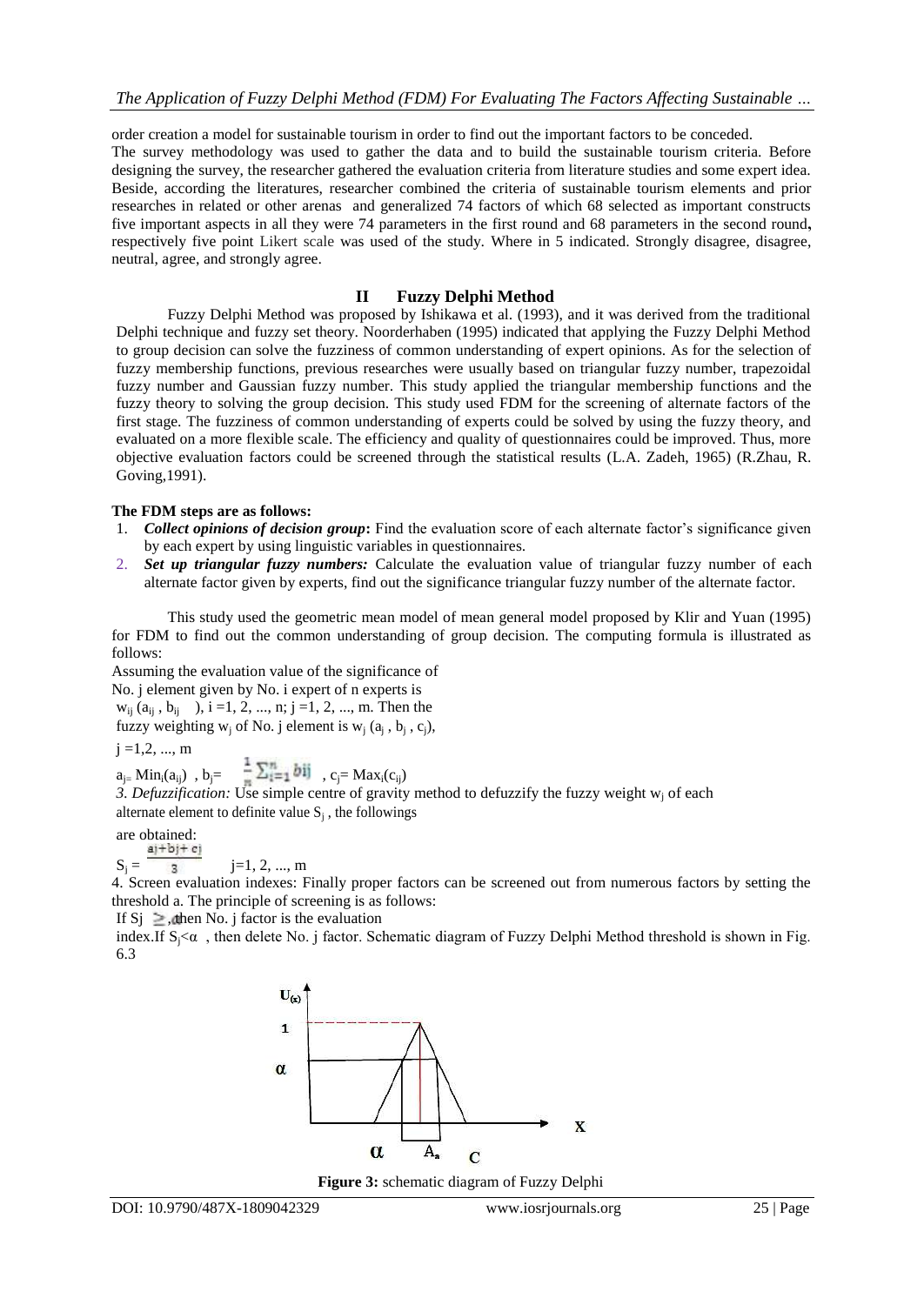To collect the fuzzy numbers which have derived from directly from expert idea, In this study we have

(5) Aij =  $\alpha$ ij  $\alpha$ ij× $\alpha$  ji ≈ 1,  $\nabla$ i,j=1,2,3.....

To calculate the fuzzy relative weight we have used the following relations numbers (6), (7) and (8):

```
(6) \alpha i j \otimes \ldots \otimes \alpha i j
```
- (7)  $Z_i = I_{\alpha i j} \otimes \ldots \otimes \alpha_{i j} I^{-1}$
- (8) Wi= Zi  $\otimes$  (Zi  $\oplus$  ......  $\oplus$  Zn)

*6. Defuzzification*: Convert fuzzy numbers to easy-comprehended definite values, this study adopts the geometric mean method to solve fuzzy numbers proposed by *Liu and Chen, (2007),according torelation number :*

used triangular method therefore a fuzzy number s defined according relations numbers (1) to (4):

- (1)  $\alpha$ ij=( $\alpha$ ij**,dij,gij**)
- (2)  $\alpha$ ij=Min(bijk), k=1,....n
- (3) **dij**=( $\overline{\mathbf{T}}^{n}$  bijk)<sup>1/n</sup>, k=1,....,n
- (4) **gij**=Max(bijk), k=1,….,n

Fig.2 shows a typical fuzzy number which we have used in this study:



**Figure 4:** schematic diagram of Fuzzy Delphi method

Source: liu and chen,2007

In which bijk is the relative preference parameter

"i" to parameter "j" from expert "k" view, αij and gij are the lower and upper limits of expert view, respectively and dij is the geometric mean of experts views. Therefore parameters are so defined that:  $\alpha i$ j $\leq$ dij  $\leq$ gij Then according to calculated fuzzy numbers as mentioned above, paired matrices between various parameters the inverted matrices are set up for fuzzy numbers according relation (5):

(5) Aij =  $\alpha$ ij  $\alpha$ ij× $\alpha$  ji ≈ 1,  $\nabla$ i,j=1,2,3..... To calculate the fuzzy relative weight we have used the following relations numbers (6), (7) and (8):

> (6) αij ……. αij (7)  $\mathbb{Z}$ i =  $\mathbb{I}$   $\alpha$ ij  $\otimes$  ........  $\otimes$   $\alpha$ ij  $\mathbb{I}$ <sup>-1</sup>

(8) Wi= Zi  $\otimes$  (Zi  $\oplus$  ......  $\oplus$  Zn)

*6)Defuzzification*: Convert fuzzy numbers to easy-comprehended definite values, this study adopts the geometric mean method to solve fuzzy numbers proposed by Liu and Chen, (2007), according to relation number :

2. (9)  $\qquad \qquad \bullet \quad \text{Wi=}($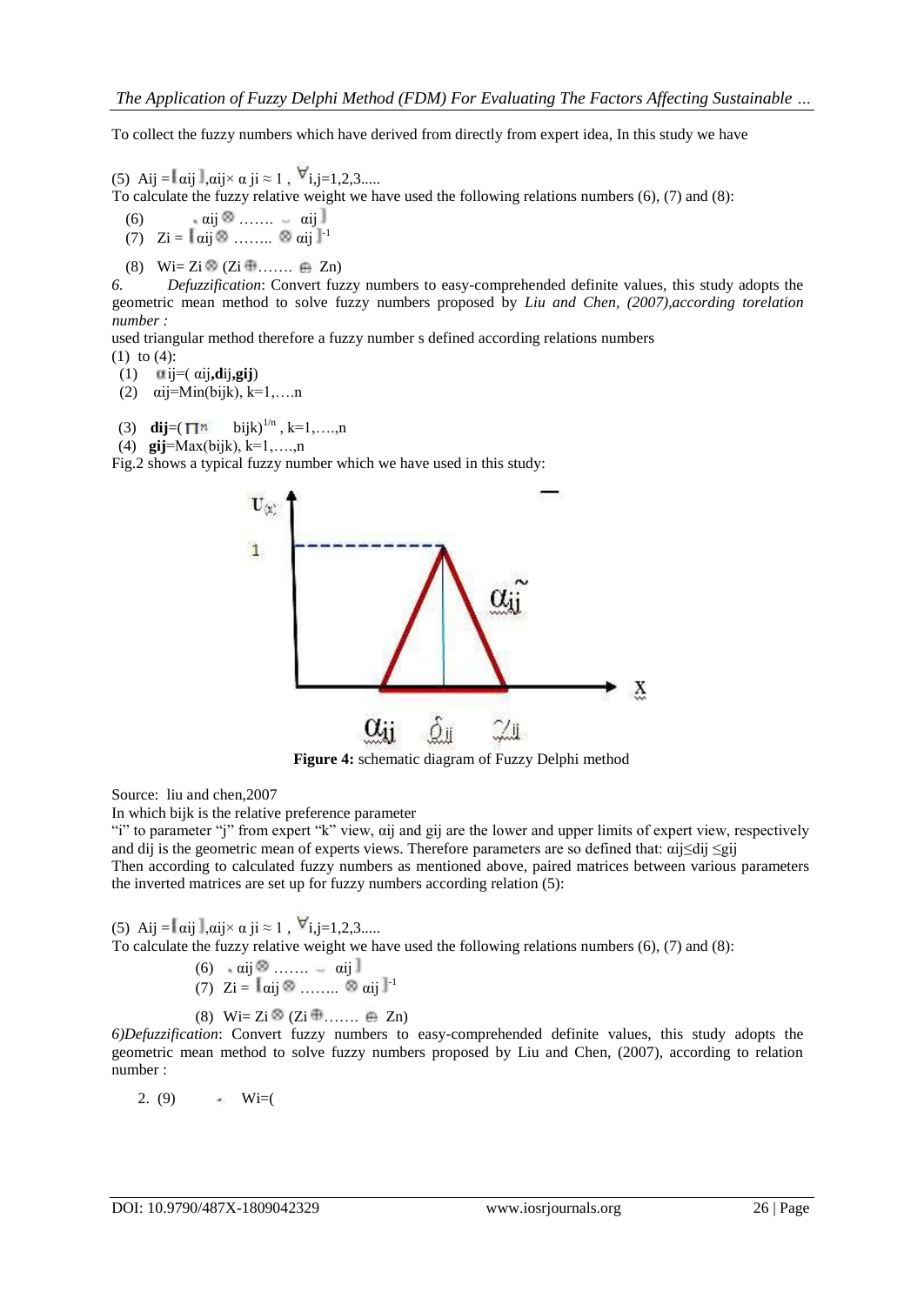7. Sequencing: Sequence defuzzified criteria.

| $1 = (1,1,1)$ | <b>Fuzzy number Definition</b><br><b>Equally important</b> |
|---------------|------------------------------------------------------------|
| $3=(2,3,4)$   | Moderately more important<br>$\leftrightarrow$             |
| $5=(4,5,6)$   | ← Strongly more important                                  |
| $7=(6,7,8)$   | ← Very strongly more important                             |
| $9=(8.9.9)$   | ← Extremely important                                      |

**Table 1 :** Fuzzy number Definition



**Figure 5:** Scale of fuzzy numbers

# **Evaluating model Application and Results**

*A)* **Reviewing relevant literature of Sustainable tourism Investigation and proposing important criteria:** More than 74 criteria (Parameter) for Sustainable tourism Investigation based on reviewing relevant literature and adopted Table 2

| <b>rapie 0 .</b> 74 CHRCHa (1 aramcter) for Bustaniable tourism |                                             |                                |  |                 |                |                                            |  |  |
|-----------------------------------------------------------------|---------------------------------------------|--------------------------------|--|-----------------|----------------|--------------------------------------------|--|--|
|                                                                 | <b>Aspects</b>                              | Criteria (Parameters)          |  |                 | <b>Aspects</b> | Criteria (Parameters)                      |  |  |
| -1                                                              |                                             | Execute phase                  |  | 38              |                | Health standardization                     |  |  |
| $\overline{2}$                                                  |                                             | Measurement                    |  | 39              |                | Low Price                                  |  |  |
| 3                                                               |                                             | Strategy                       |  | 40              |                | <b>High Quality</b>                        |  |  |
| $\overline{4}$                                                  |                                             | professional support           |  | 41              |                | ICT innovation as desirable.               |  |  |
| 5                                                               |                                             | Marketing                      |  | 42              |                | Economic information                       |  |  |
| 6                                                               |                                             | Attract tourists               |  | 43              |                | use of natural resources                   |  |  |
| $\overline{7}$                                                  |                                             | Tourists' Return Intention     |  | 44              |                | Crafts in each area                        |  |  |
| 8                                                               |                                             | Planning                       |  | 45              |                | economic self-sufficiency                  |  |  |
| 9                                                               |                                             | Data management                |  | 46              |                | Planning managers                          |  |  |
| 10                                                              |                                             | Sharing information            |  | 47              |                | Investment                                 |  |  |
| 11                                                              |                                             | Matching Technology            |  | 48              |                | people's participation                     |  |  |
| 12                                                              |                                             | Data Quality                   |  | 49              |                | Entrepreneurship                           |  |  |
| 13                                                              |                                             | Use of non-tourist sites       |  | 50              |                | unique products                            |  |  |
| 14                                                              |                                             | Infrastructure                 |  | 51              |                | cooperate in activities related to tourism |  |  |
| 15                                                              |                                             | Capabilities                   |  | 52              |                | use of natural resources                   |  |  |
| 16                                                              |                                             | Cognitive benefits             |  | 53              | Economic       | economic self-sufficiency                  |  |  |
| 17                                                              |                                             | Development Activities         |  | 54              |                | invest financially                         |  |  |
| 18                                                              | Organization of ICT in the tourism industry | Properties tourism             |  | $\overline{55}$ |                | local organizations                        |  |  |
| 19                                                              |                                             | Privacy                        |  | 56              |                | Social information                         |  |  |
| 20                                                              |                                             | Creating databases             |  | 57              |                | Traditional Art                            |  |  |
| 21                                                              |                                             | IT to target tourists          |  | 58              |                | <b>Traditional lifestyles</b>              |  |  |
| 22                                                              |                                             | ICT in the tourism industry    |  | 59              |                | <b>Values</b>                              |  |  |
| 23                                                              |                                             | competitive advantage          |  | 60              |                | <b>Behaviors</b>                           |  |  |
| 24                                                              |                                             | eTourism                       |  | 61              |                | <b>Host Population</b>                     |  |  |
| 25                                                              |                                             | tourism executives             |  | 62              |                | Knowledge management and learning          |  |  |
| 26                                                              |                                             | maintaining<br>long-term       |  | 63              |                | Heritage                                   |  |  |
|                                                                 |                                             | relationships with tourists    |  |                 | Social         |                                            |  |  |
| 27                                                              |                                             | ease and control of management |  | 64              |                | Language                                   |  |  |

**Table 6 :** 74 Criteria (Parameter) for Sustainable tourism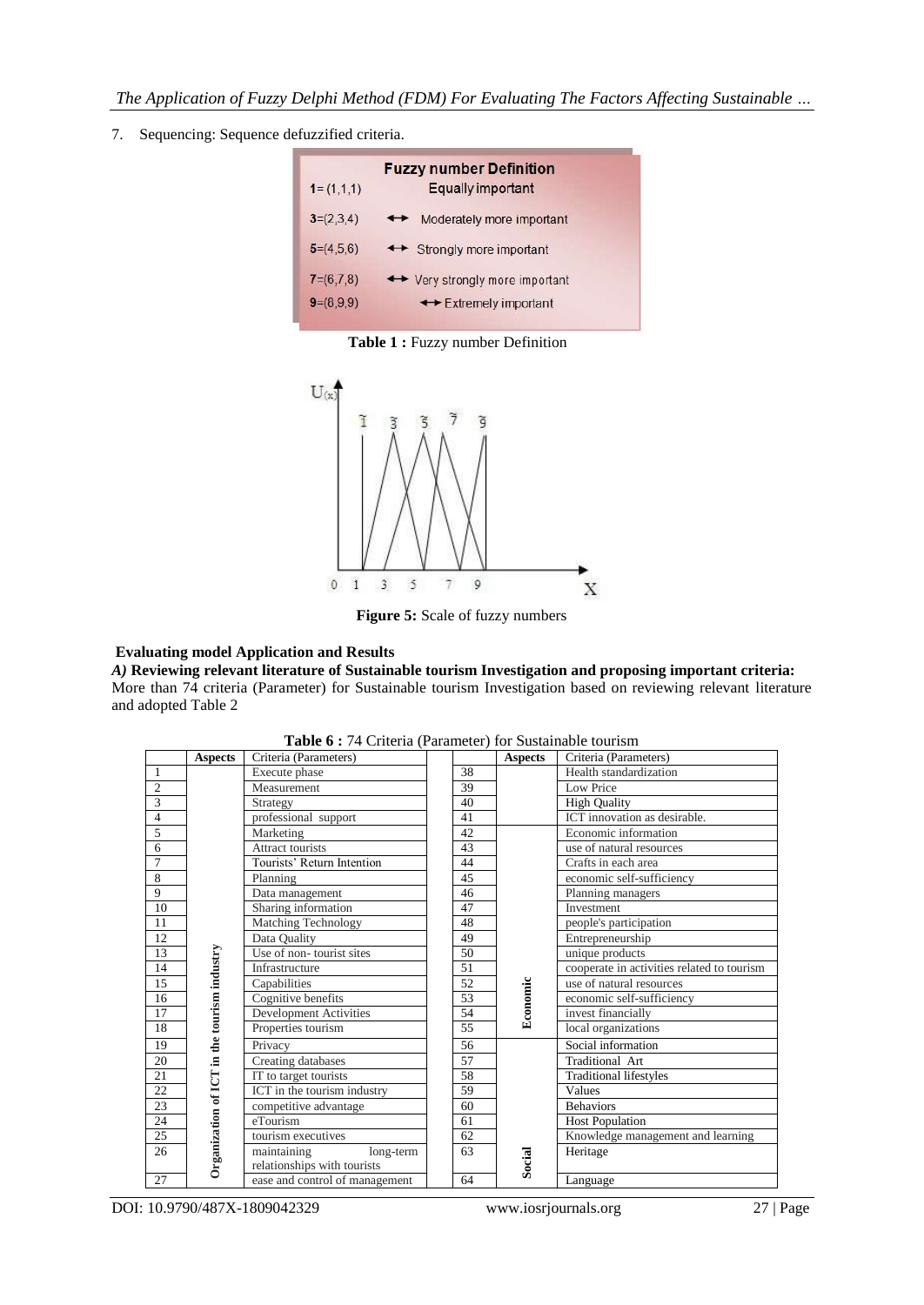# *The Application of Fuzzy Delphi Method (FDM) For Evaluating The Factors Affecting Sustainable …*

| 28              |             | Management support                                   | 65 |               | Religion                                              |  |  |  |  |  |
|-----------------|-------------|------------------------------------------------------|----|---------------|-------------------------------------------------------|--|--|--|--|--|
| 29              |             | respect and care for the tourists.                   | 66 |               | Environmental information                             |  |  |  |  |  |
| 30              |             | reliable<br>Honest<br>and<br>communication system    | 67 |               | environmental protection                              |  |  |  |  |  |
| 31              |             | needs of tourists                                    | 68 |               | environmental<br>baseline<br>social<br>and<br>studies |  |  |  |  |  |
| 32              |             | health information                                   | 69 |               | negative impacts of tourism                           |  |  |  |  |  |
| 33              | Information | health information infrastructure<br>undermines      | 70 |               | Natural resources                                     |  |  |  |  |  |
| 34              |             | controlling healthcare                               | 71 |               | Visual impact                                         |  |  |  |  |  |
| $\overline{35}$ |             | improving health services                            | 72 |               | Urban form                                            |  |  |  |  |  |
| 36              |             | sharing of medical information<br>online             | 73 | Environmental | Infrastructure                                        |  |  |  |  |  |
| 37              | Health      | communicable<br>control of<br>diseases and epidemics | 74 |               | Restoration                                           |  |  |  |  |  |

# **B) Screen important criteria (Parameters) by Fuzzy Delphi Method.**

This stage includes three sections. Firstly, it lists five main aspects and 74 items as the key evaluation items of Sustainable tourism Investigation, and a FDM interview framework is set up. The second section is the interview with twenty experts from the academic community in India. Delphi Method mostly aims at easy common understanding of group opinions through twice provision of questionnaires.

FDM formed by adding the fuzzy theory in, not only maintains the advantage of Delphi Method, but also reduces the provision times of questionnaires when using traditional Delphi Method as well as the cost. For the third section, the opinions of experts in FDM questionnaires are converted to triangular fuzzy numbers, and defuzzified values can be figured out after calculation. This stage adopts elements with threshold above 6, and the key evaluation items with threshold below 6 are deleted. The important evaluation items after screening are listed in Table 3

|                | <b>Aspects</b>                              | <b>Criteria(Parameters)</b>                  | Code            | <b>Score</b>            |                |                |                  |  |
|----------------|---------------------------------------------|----------------------------------------------|-----------------|-------------------------|----------------|----------------|------------------|--|
|                |                                             |                                              | Number          | Min                     | Mean           | Max            | Defuzzification  |  |
| $\mathbf{1}$   |                                             | Execute phase                                | A <sub>1</sub>  | 5                       | 7.4            | 9              | 7.1              |  |
| $\overline{2}$ |                                             | Measurement                                  | A2              | $\overline{5}$          | 6.5            | 9              | 6.8              |  |
| 3              |                                             | Strategy                                     | A <sub>3</sub>  | $\overline{\mathbf{3}}$ | 6.4            | 9              | $\overline{6.1}$ |  |
| $\overline{4}$ |                                             | professional support                         | A <sub>4</sub>  | 3                       | 7.2            | 9              | 6.4              |  |
| $\overline{5}$ |                                             | Marketing                                    | A <sub>5</sub>  | $\overline{3}$          | 6.2            | 9              | 6.1              |  |
| $\overline{6}$ |                                             | <b>Attract tourists</b>                      | A <sub>6</sub>  | $\overline{3}$          | 6.3            | 9              | 6.1              |  |
| $\overline{7}$ |                                             | Tourists' Return Intention                   | A7              | $\overline{3}$          | 6.3            | $\overline{9}$ | 6.1              |  |
| $\overline{8}$ |                                             | Planning                                     | A8              | $\overline{3}$          | 6.4            | $\overline{9}$ | 6.1              |  |
| $\overline{9}$ |                                             | Data management                              | A <sub>9</sub>  | $\overline{3}$          | $\overline{7}$ | $\overline{q}$ | 6.3              |  |
| 10             |                                             | Sharing information                          | A10             | 3                       | 6.4            | $\overline{9}$ | 6.1              |  |
| 11             |                                             | Matching Technology                          | A11             | $\overline{3}$          | 7.3            | $\overline{9}$ | 6.4              |  |
| 12             |                                             | Data Quality                                 | A12             | $\overline{3}$          | 6.4            | $\overline{9}$ | 6.1              |  |
| 13             |                                             | Use of non-tourist sites                     | A13             | 3                       | 6.7            | $\overline{9}$ | 6.2              |  |
| 14             |                                             | Infrastructure                               | A14             | 3                       | 6.4            | 9              | 6.1              |  |
| 15             |                                             | Capabilities                                 | A15             | $\overline{3}$          | 6.7            | 9              | 6.2              |  |
| 16             |                                             | Cognitive benefits                           | A16             | 3                       | 6.3            | 9              | 6.1              |  |
| 17             |                                             | <b>Development Activities</b>                | A17             | $\overline{3}$          | 7.3            | $\overline{9}$ | 6.4              |  |
| 18             |                                             | Properties tourism                           | A18             | $\overline{3}$          | 6.7            | $\overline{9}$ | 6.2              |  |
| 19             |                                             | Privacy                                      | A19             | $\overline{3}$          | 6.3            | 9              | 6.1              |  |
| 20             |                                             | Creating databases                           | A20             | $\overline{\mathbf{3}}$ | 6.7            | $\overline{9}$ | 6.2              |  |
| 21             | Organization of ICT in the tourism industry | IT to target tourists                        | A21             | $\overline{3}$          | 6.7            | $\overline{9}$ | 6.2              |  |
| 22             |                                             | ICT in the tourism industry                  | A22             | $\overline{3}$          | 6.7            | $\overline{9}$ | 6.2              |  |
| 23             |                                             | competitive advantage                        | A23             | 3                       | 7.3            | $\mathbf{Q}$   | 6.4              |  |
| 24             |                                             | eTourism                                     | A24             | $\overline{3}$          | 6.7            | $\overline{9}$ | 6.2              |  |
| 25             |                                             | tourism executives                           | A25             | 3                       | 6.4            | $\overline{9}$ | 6.1              |  |
| 26             |                                             | Honest and reliable communication system     | A26             | 3                       | 6.7            | $\overline{9}$ | 6.2              |  |
| 27             |                                             | health information                           | $\overline{B1}$ | $\overline{5}$          | 7              | $\overline{9}$ | $\overline{7.0}$ |  |
| 28             |                                             | health information infrastructure undermines | B2              | 5                       | 7.4            | 9              | 7.1              |  |
| 29             |                                             | controlling healthcare                       | B <sub>3</sub>  | 5                       | $\overline{7}$ | 9              | 7.0              |  |
| 30             |                                             | improving health services                    | B4              | $\overline{5}$          | 7.2            | $\overline{9}$ | 7.1              |  |
| 31             |                                             | sharing of medical information online        | B <sub>5</sub>  | $\overline{3}$          | 6.5            | $\overline{9}$ | 6.2              |  |
| 32             |                                             | control of communicable diseases<br>and      |                 |                         |                |                |                  |  |
|                |                                             | epidemics                                    | <b>B6</b>       | 5                       | 7.2            | 9              | 7.1              |  |
| 33             | <b>Health Information</b>                   | Health standardization                       | B7              | $\overline{3}$          | 6.5            | $\overline{9}$ | 6.2              |  |
| 34             |                                             | Low Price                                    | B <sub>8</sub>  | 5                       | 7.4            | 9              | 7.1              |  |
| 35             |                                             | <b>High Quality</b>                          | <b>B</b> 9      | 5                       | $\overline{7}$ | 9              | 7.0              |  |
| 36             |                                             | ICT innovation as desirable.                 | <b>B10</b>      | 3                       | 6.5            | 9              | 6.2              |  |

**Table 3**: New evolution Criteria after Fuzzy Delphi Method